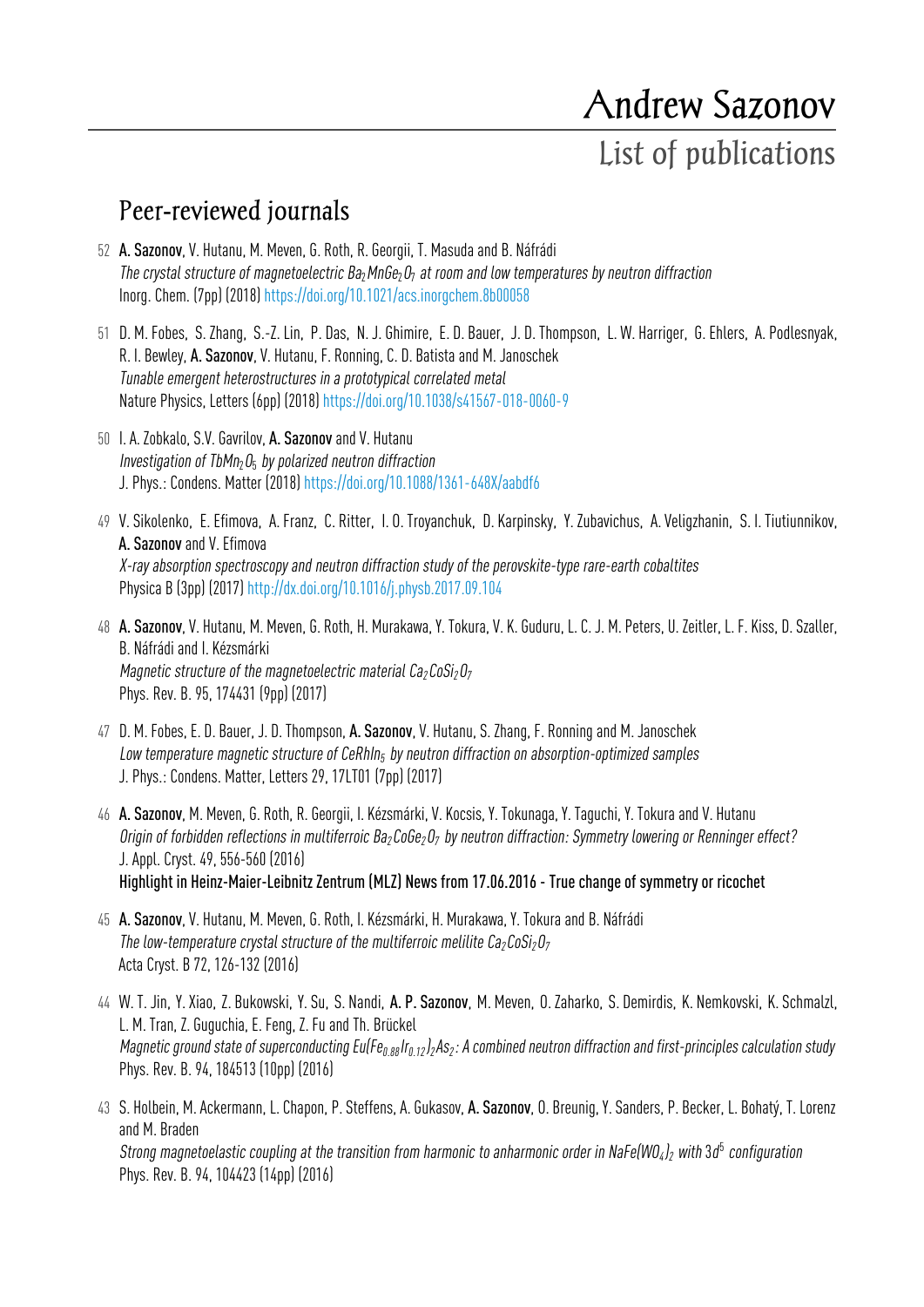- 42 V. Hutanu, W. Luberstetter, E. Bourgeat-Lami, M. Meven, A. Sazonov, A. Steffen, G. Heger, G. Roth and E. Lelièvre-Berna Implementation of a new Cryopad on the diffractometer POLI at MLZ Rev. Sci. Instrum. 87, 105108 (10pp) (2016)
- 41 M. Meven and A. Sazonov HEiDi: Single crystal diffractometer at hot source Journal of large-scale research facilities 1, A7 (4pp) (2015)
- 40 W. T. Jin, W. Li, Y. Su, S. Nandi, Y. Xiao, W. H. Jiao, M. Meven, A. P. Sazonov, E. Feng, Y. Chen, C. S. Ting, G. H. Cao and Th. Brückel Magnetic ground state of superconducting Eu(Fe<sub>0.88</sub>Ir<sub>0.12</sub>)<sub>2</sub>As<sub>2</sub>: A combined neutron diffraction and first-principles calculation study Phys. Rev. B. 91, 064506 (7pp) (2015)
- 39 V. Hutanu, A. Sazonov, M. Meven, G. Roth, A. Gukasov, H. Murakawa, Y. Tokura, D. Szaller, S. Bordács, I. Kézsmárki, V. K. Guduru, L. C. J. M. Peters, U. Zeitler, J. Romhányi and B. Náfrádi Evolution of two-dimensional antiferromagnetism with temperature and magnetic field in multiferroic Ba<sub>2</sub>CoGe<sub>2</sub>O<sub>7</sub> Phys. Rev. B. 89, 064403 (9pp) (2014)
- 38 A. P. Sazonov, A. Gukasov, H. B. Cao, P. Bonville, E. Ressouche, C. Decorse and I. Mirebeau Magnetic structure in the spin liquid Tb<sub>2</sub>Ti<sub>2</sub>O<sub>7</sub> induced by a [111] magnetic field: Search for a magnetization plateau Phys. Rev. B. 88, 184428 (10pp) (2013)
- 37 A. Gukasov, S. Rodrigues, J.-L. Meuriot, T. Robillard, A. P. Sazonov, B. Gillon, A. Laverdunt, F. Prunes and F. Coneggo Very Intense Polarized (VIP) Neutron Diffractometer at the ORPHEE Reactor in Saclay Phys. Procedia 42, 150-153 (2013)
- 36 V. Hutanu, A. Sazonov, M. Meven, H. Murakawa, Y. Tokura, S. Bordács, I. Kézsmárki and B. Náfrádi Determination of the magnetic order and the crystal symmetry in the multiferroic ground state of  $Ba_2CoGe_2O_7$ Phys. Rev. B. 86, 104401 (6pp) (2012)
- 35 A. P. Sazonov, A. Gukasov, I. Mirebeau and P. Bonville Double-layered monopolar order in the  $Tb_2Ti_2O_7$  spin liquid Phys. Rev. B. 85, 214420 (6pp) (2012) Selected for display on the Physical Review web site - Kaleidoscope Images: June 2012
- 34 R. Troc, M. Pasturel, O. Tougait, A. P. Sazonov, A. Goukassov, C. Sulkowski and H. Noël Single crystal study of the kagome antiferromagnet  $U_3Ru_4Al_{12}$ Phys. Rev. B. 85, 064412 (9pp) (2012)
- 33 V. Hutanu, A. Sazonov, H. Murakawa, Y. Tokura, B. Náfrádi and D. Chernyshov Symmetry and structure of multiferroic  $Ba_2CoGe_2O_7$ Phys. Rev. B. 84, 212101 (4pp) (2011)
- 32 A. P. Sazonov, A. Gukasov and I. Mirebeau The spin ice  $H_0$ <sub>2</sub>Ti<sub>2</sub>O<sub>7</sub> versus the spin liquid Tb<sub>2</sub>Ti<sub>2</sub>O<sub>7</sub>: Field-induced magnetic structures J. Phys.: Condens. Matter. 23 (2011)
- 31 V. M. Ryzhkovsky, V. S. Goncharov, S. S. Agafonov, V. P. Glazkov, V. A. Somenkov, A. P. Sazonov and A. T. Senyshyn Magnetic ordering in  $Mn_3Sb$  determined by neutron diffraction data J. Surf. Invest. 5, pp. 109-112 (2011)
- 30 A. P. Sazonov, A. Gukasov, I. Mirebeau, H. Cao, P. Bonville, B. Grenier and G. Dhalenne Field-induced magnetic structures in Tb<sub>2</sub>Ti<sub>2</sub>O<sub>7</sub> at low temperatures: From spin-ice to spin-flip structures Phys. Rev. B. 82, 174406 (10pp) (2010)
- 29 A. P. Sazonov, V. Hutanu, M. Meven, G. Heger, T. Hansen and A. Senyshyn Anomalous thermal expansion of cobalt olivine,  $Co_2SiO_4$ , at low temperatures J. Appl. Cryst. 43, pp. 720-728 (2010)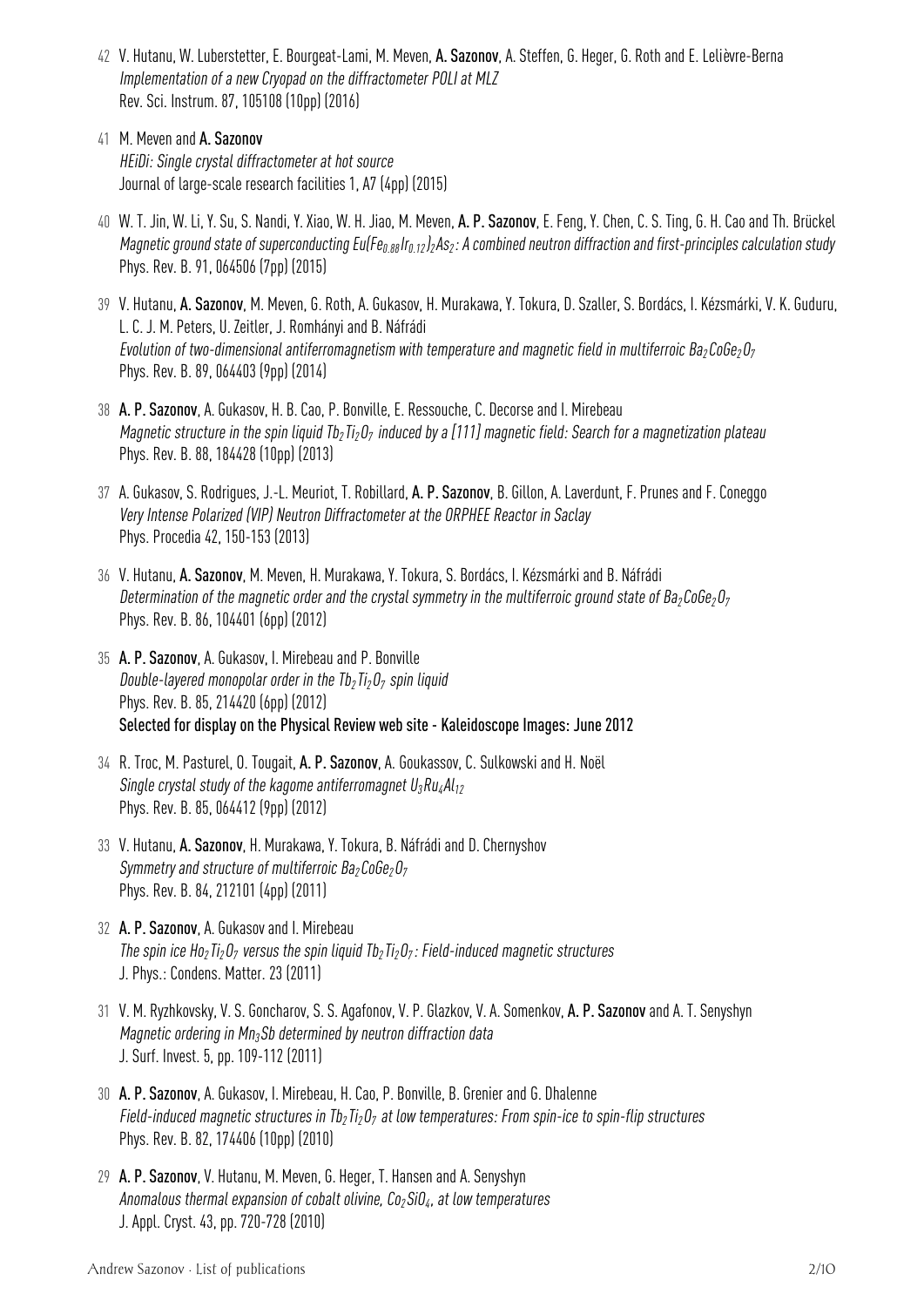- 28 T. Chatterji, J. Wuttke and A. P. Sazonov Hyperfine interaction in  $Co_2SiO_4$  investigated by high resolution neutron spectroscopy J. Magn. Magn. Mater. 322, pp. 3148-3152 (2010)
- 27 A. Sazonov, V. Hutanu, M. Meven, G. Heger, A. Gukasov and A. Rogalev Neutron diffraction and X-ray magnetic circular dichroism studies of the  $Co_2SiO_4$  magnetic properties J. Phys.: Conf. Ser. 211, 012011 (6pp) (2010)
- 26 A. Sazonov, M. Meven, V. Hutanu, G. Heger, T. Hansen and A. Gukasov Magnetic behaviour of synthetic  $Co_2SiO_4$ Acta Cryst. B. 65, pp. 664-675 (2009) Highlight in International Union of Crystallography (IUCr) Newsletter, Vol. 17, No. 4 (2009)
- 25 A. P. Sazonov, I. O. Troyanchuk, H. Gamari-Seale, V. V. Sikolenko, K. L. Stefanopoulos, G. K. Nicolaides and Y. K. Atanassova Neutron diffraction study and magnetic properties of  $La_{1-x}Ba_xCoO_3$  (x = 0.2 and 0.3) J. Phys.: Condens. Matter. 21, pp. 156004 (9pp) (2009)
- 24 V. Sikolenko, V. Efimov, E. Efimova, A. Sazonov, C. Ritter, A. Kuzmin and I. Troyanchuk Neutron diffraction studies of structural and magnetic properties of niobium doped cobaltites J. Phys.: Condens. Matter. 21, pp. 436002 (7pp) (2009)
- 23 I. O. Troyanchuk, D. V. Karpinsky, A. P. Sazonov, V. Sikolenko, V. Efimov and A. Senyshyn Effect of iron doping on magnetic properties of  $Sr_{0.78}Y_{0.22}CoO_{2.625+\gamma}$ -layered perovskite J. Mater. Sci. 44, pp. 5900-5908 (2009)
- 22 I. O. Troyanchuk, D. V. Karpinsky, V. M. Dobryanski, A. N. Chobot, G. M. Chobot and A. P. Sazonov Magnetic transformations in the  $Sr_{0.78}Y_{0.22}C_{01-x}Fe_xO_{3-y}$  system with a perovskite Structure J. Experim. Theor. Phys. 108, pp. 428-434 (2009)
- 21 D. V. Karpinsky, V. M. Dobryanski, A. N. Chobot and A. P. Sazonov Magnetic structure of solid solutions  $S_{r_{0.78}}Y_{0.22}Co_{1-x}Fe_{x}O_{3-y}$  (in Russian) Vestnik BGU, Ser. 1, Vol. 2, pp. 51-59 (2009)
- 20 A. Sazonov, M. Meven, V. Hutanu, V. Kaiser, G. Heger, D. Trots and M. Merz Structural behaviour of synthetic  $Co_2SiO_4$  at low temperatures Acta Cryst. B 64, pp. 661-668 (2008)
- 19 E. Efimova, V. Efimov, D. Karpinsky, A. Kuzmin, J. Purans, V. Sikolenko, S. Tiutiunnikov, I. Troyanchuk, E. Welter, D. Zajac, V. Simkin and A. Sazonov Short- and long-range order in  $La_{1-x}S_{r_x}Co_3$  and  $La_{1-x}Ba_xCo_3$ J. Phys. Chem. Solids 69, pp. 2187-2190 (2008)
- 18 V. Hutanu, M. Meven, A. Sazonov and G. Heger Development of compact magnetostatic cavities for <sup>3</sup> He spin filter cells Meas. Sci. Technol. 19, 034010 (6pp) (2008)
- 17 H. Gamari-Seale, I. O. Troyanchuk, A. P. Sazonov, K. L. Stefanopoulos and D. M. Többens Structure and magnetic order in  $La_{0.7}Ca_{0.3}Mn_{0.5}Co_{0.5}O_3$  and  $La_{0.8}Sr_{0.2}Mn_{0.5}Co_{0.5}O_3$  perovskites Physica B 403, pp. 2924-2929 (2008)
- 16 D. V. Karpinsky, I. O. Troyanchuk, A. P. Sazonov, O. A. Savelieva and A. Heinemann High resolution diffraction and small angle scattering neutron investigations of LaCo<sub>0.5</sub>Mn<sub>0.5</sub>O<sub>3+y</sub>: effect of oxygen content Eur. Phys. J. B. 60, pp. 273-279 (2007)
- 15 A. P. Sazonov, I. O. Troyanchuk, V. V. Sikolenko, H. Szymczak and K. Bärner Effect of the oxygen nonstoichiometry on the structure and magnetic properties of Nd<sub>2</sub>CoMnO<sub>6+v</sub> double perovskites Phys. Status Solidi B 244, pp. 3367-3376 (2007)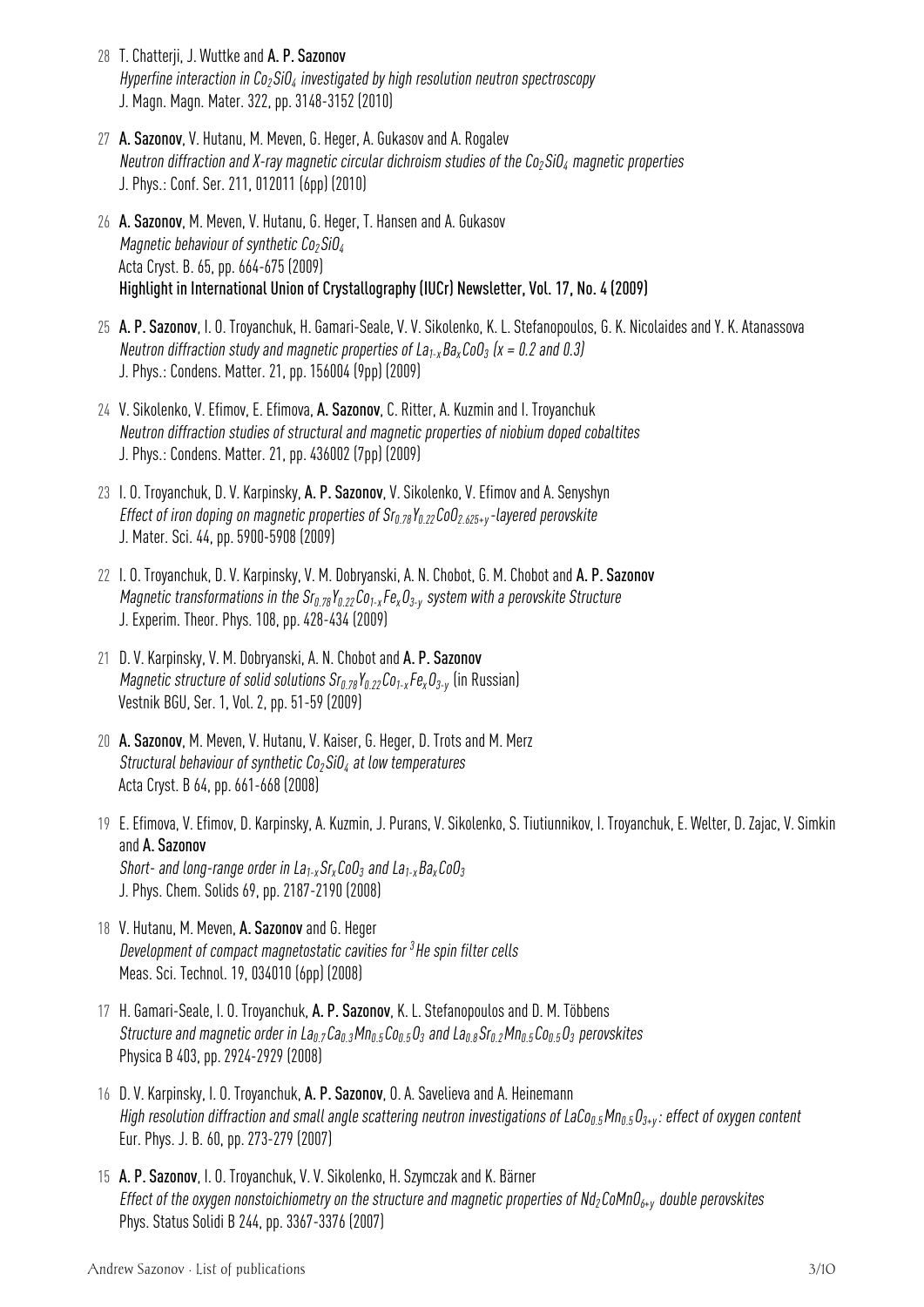- 14 A. P. Sazonov, I. O. Troyanchuk, M. Kopcewicz, V. V. Sikolenko, U. Zimmermann and K. Bärner Mössbauer study of partially ordered cobaltites  $N d_2C o M n O_{6+\nu}$  with perovskite structure J. Phys.: Condens. Matter 19, 046218 (13pp) (2007)
- 13 V. Sikolenko, A. Sazonov, V. Efimov, V. Kriventsov, N. Darowski and D. Vyalikh Neutron diffraction and synchrotron radiation studies of  $La_{1-x}Sr_xCoO_3$  magnetic properties J. Magn. Magn. Mater 310, pp. e181-e183 (2007)
- 12 V. V. Sikolenko, A. P. Sazonov, V. V. Efimov, E. A. Efimova, V. V. Kriventsov, D. I. Kochubei and U. Zimmermann Phase separation in  $La_{1-x}Sr_xCoO_3$  solid solutions with a perovskite structure Cryst. Reports 51, pp. S67-S75 (2006)
- 11 V. A. Khomchenko, I. O. Troyanchuk, A. P. Sazonov, V. V. Sikolenko, H. Szymczak and R. Szymczak Metamagnetic behaviour in TbCo $0.5Mn<sub>0.5</sub>O<sub>3.06</sub>$  perovskite J. Phys.: Condens. Matter 18, pp. 9541-9548 (2006)
- 10 N. O. Golosova, D. P. Kozlenko, V. V. Sikolenko, A. P. Sazonov, I. O. Troyanchuk, B. N. Savenko and V. P. Glazkov High-pressure effects on the crystal and magnetic structure of the  $Nd<sub>0.78</sub>Ba<sub>0.22</sub>CoO<sub>3</sub> cobaltite$ JETP Letters 84, pp. 16-20 (2006)
- 9 V. V. Efimov, E. A. Efimova, K. Iakoubovskii, D. V. Karpinskii, S. Khasanov, D. I. Kochubeye, V. V. Kriventsov, A. Kuzmin, A. P. Sazonov, V. Sikolenko, M. Sakharov, A. N. Shmakov and S. I. Tiutiunnikov Effect of high-current pulsed electron beam irradiation on the structure of  $La_{0.7}Sr_{0.3}CoO_3$  powder J. Phys. Chem. Solids 67, pp. 2001-2006 (2006)
- 8 A. P. Sazonov, I. O. Troyanchuk, D. P. Kozlenko, A. M. Balagurov and V. V. Sikolenko Magnetic ordering in the  $Nd_2CoMnO_{6+\nu}$  perovskite system J. Magn. Magn. Mater 302, pp. 443-447 (2006)
- 7 A. P. Sazonov, I. O. Troyanchuk and V. V. Sikolenko Spin state of cobalt ions in  $NdCoO<sub>3</sub>$ Cryst. Reports 51, pp. 11-15 (2006)
- 6 A. P. Sazonov, I. O. Troyanchuk, V. V. Sikolenko, G. M. Chobot and H. Szymczak Crystal structure, magnetic and electrical properties of the  $Nd_{1-x}Ba_xCoO_3$  system J. Phys.: Condens. Matter 17, pp. 4181-4195 (2005)
- 5 V. V. Sikolenko, A. P. Sazonov, I. O. Troyanchuk, D. Tˆbbens, U. Zimmermann, E. V. Pomjakshina and H. Szymczak Magnetic properties of  $La_{1-x}Sr_xCoO_3$  (x = 0.15 and 0.3) J. Phys.: Condens. Matter 16, pp. 7313-7320 (2004)
- 4 I. O. Troyanchuk, A. P. Sazonov, H. Szymczak, D. M. Többens and H. Gamari-Seale Phase separation in  $La_{2-x}A_xCoMnO_6$  (A = Ca and Sr) perovskites J. Experim. Theor. Phys. 99, pp. 363-369 (2004)
- 3 D. D. Khalyavin, A. M. Balagurov, A. I. Beskrovnyi, I. O. Troyanchuk, A. P. Sazonov, E. V. Tsipis and V. V. Kharton Neutron powder diffraction study of TbBaCo<sub>2-x</sub>Fe<sub>x</sub>O<sub>5+y</sub> layered oxides J. Solid State Chem. 177, pp. 2068-2072 (2004)
- 2 D. D. Khalyavin, A. P. Sazonov, I. O. Troyanchuk, R. Szymczak and H. Szymczak Phase relations in the systems  $Ln_{1-x}Ba_xCoO_{3-y}$  (0 < x < 0.66; Ln = Nd, Sm) Inorganic Materials 39, pp. 1092-1096 (2003)
- 1 M. Kopcewicz, D. D. Khalyavin, I. O. Troyanchuk, A. P. Sazonov, N. V. Kasper, N. V. Pushkarev, H. Szymczak and R. Szymczak Instability of oxygen vacancy ordering at the metal-insulator transition in the iron-doped TbBaCo<sub>2</sub>O<sub>5.5</sub> layered perovskite J. Phys.: Condens. Matter 14, pp. 9007-9012 (2002)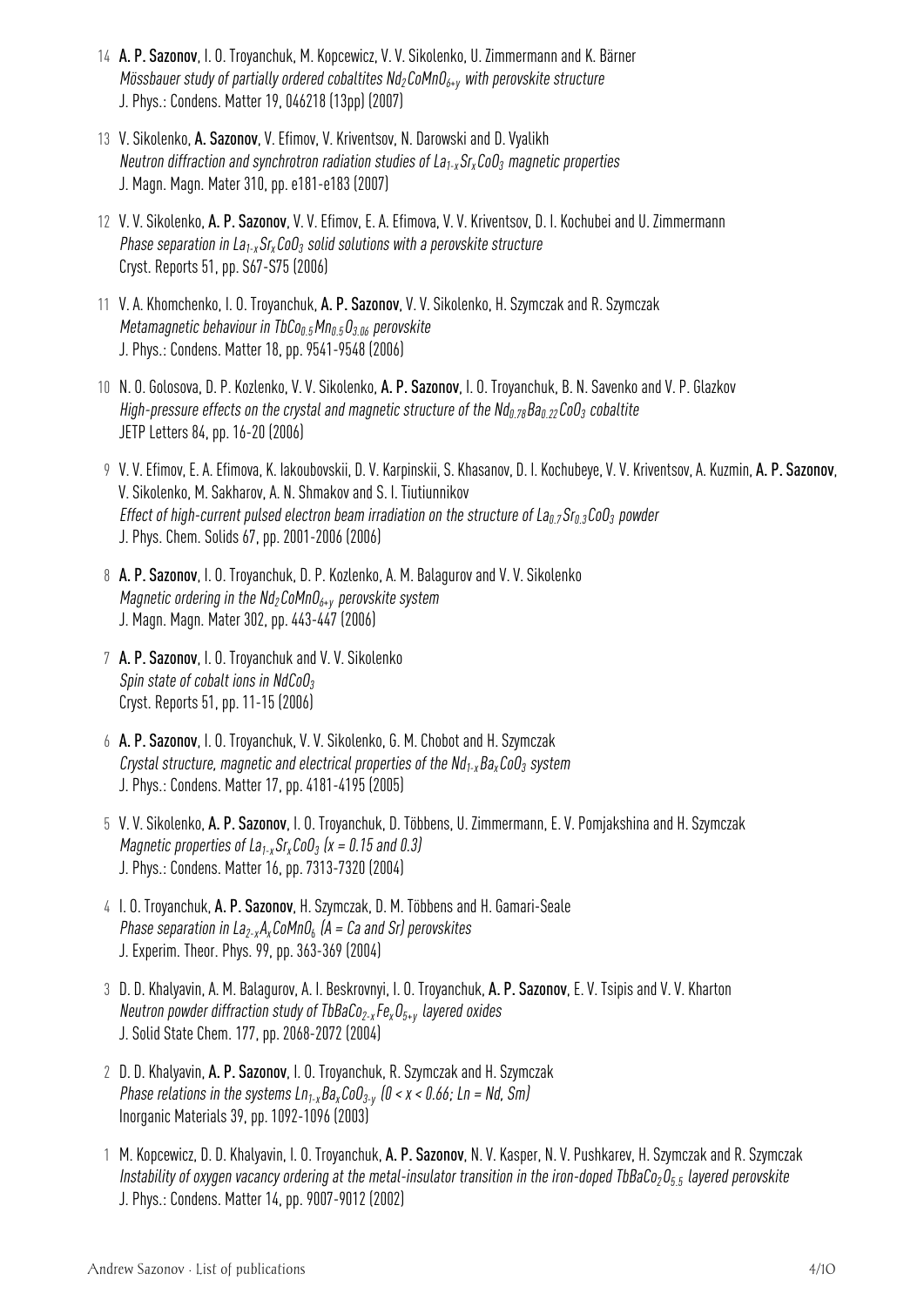## Conference and workshop proceedings

75 A. Sazonov, M. Meven, V. Hutanu and G. Roth

Single-crystal diffractometers HEiDi and POLI at MLZ: (Un)polarised neutrons to probe crystallographic and magnetic domains 2018 Joint meeting of the DPG (German Physical Society) and EPS (European Physical Society) Condensed Matter Divisions (DPG-CMD27), 11-16 Mar, Berlin, Germany (2018)

#### 74 A. Sazonov, M. Meven, R. Georgii, G. Roth and V. Hutanu

Neutron Diffraction to Distinguish Between Symmetry Lowering and Renninger Effect: An Example of Multiferroic Ba<sub>2</sub>CoGe<sub>2</sub>O<sub>7</sub> The International Conference on Neutron Scattering (ICNS 2017), 9-13 Jul, Daejeon, Korea (2017)

- 73 D. M. Fobes, S. Zhang, S.-Z. Lin, P. Das, N. J. Ghimire, E. D. Bauer, J. D. Thompson, L. W. Harriger, G. Ehlers, A. Podlesnyak, R. I. Bewley, A. Sazonov, V. Hutanu, F. Ronning, C. D. Batista and M. Janoschek Magnetic Frustration in a Prototypical Strongly Correlated Metal The International Conference on Neutron Scattering (ICNS 2017), 9-13 Jul, Daejeon, Korea (2017)
- 72 M. Meven, A. Sazonov and G. Roth Single Crystal Diffraction Studies with Hot Neutrons on HEIDI/MLZ The International Conference on Neutron Scattering (ICNS 2017), 9-13 Jul, Daejeon, Korea (2017)

### 71 A. Sazonov

Polarised neutron diffraction data analysis software Workshop on software requirements for diffraction instruments at European Spallation Source (ESS), 7 Apr, Copenhagen, Denmark (2017)

70 A. Sazonov, V. Hutanu and G. Roth

Magnetic structure and magnetic domain population in multiferroic  $Ba_2CoGe_2O_7$  by polarized neutron diffraction Joint JCNS-Workshop and Flipper: Modern Trends in Neutron Scattering from Magnetic Systems and Single-crystal Diffraction with Polarized Neutrons, 3-7 Oct, Tutzing, Germany (2016), p. 37

- 69 I. Zobkalo, S. Gavrilov, A. Sazonov and V. Hutanu On the antisymmetric exchange in TbMn<sub>2</sub>O<sub>5</sub> by polarized neutron diffraction Joint JCNS-Workshop and Flipper: Modern Trends in Neutron Scattering from Magnetic Systems and Single-crystal Diffraction with Polarized Neutrons, 3-7 Oct, Tutzing, Germany (2016), p. 38
- 68 M. Meven, V. Hutanu, A. Sazonov and G. Roth Studies on new magnetic and superconducting compounds with hot single crystal diffraction at HEiDi Joint JCNS-Workshop and Flipper: Modern Trends in Neutron Scattering from Magnetic Systems and Single-crystal Diffraction with Polarized Neutrons, 3-7 Oct, Tutzing, Germany (2016), p. 58
- 67 A. Sazonov

Davinci: A Software for the Visualization and Processing of Single-Crystal Diffraction Data Measured with a Point Detector The German Conference on Neutron Scattering (DN-2016), 20-22 Sep, Kiel, Germany (2016)

- 66 A. Sazonov, M. Meven, R. Georgii, G. Roth and V. Hutanu Neutron Diffraction to Distinguish Between Symmetry Lowering and Renninger Effect: An Example of Multiferroic Ba<sub>2</sub>CoGe<sub>2</sub>O<sub>7</sub> The German Conference on Neutron Scattering (DN-2016), 20-22 Sep, Kiel, Germany (2016)
- 65 M. Meven, A. Sazonov, V. Hutanu, G. Roth Overview of single crystal diffraction studies with HEiDi The German Conference on Neutron Scattering (DN-2016), 20-22 Sep, Kiel, Germany (2016)
- 64 W. T. Jin, Y. Xiao, Y. Su, S. Nandi, M. Meven, A. P. Sazonov, G. Nisbet, S. Demirdis, E. Feng and Th. Brückel Magnetism in Eu(Fe<sub>1-x</sub>Ir<sub>x</sub>)<sub>2</sub>As<sub>2</sub>: Single Crystals: Complementary Neutron and X-Ray Studies The German Conference on Neutron Scattering (DN-2016), 20-22 Sep, Kiel, Germany (2016)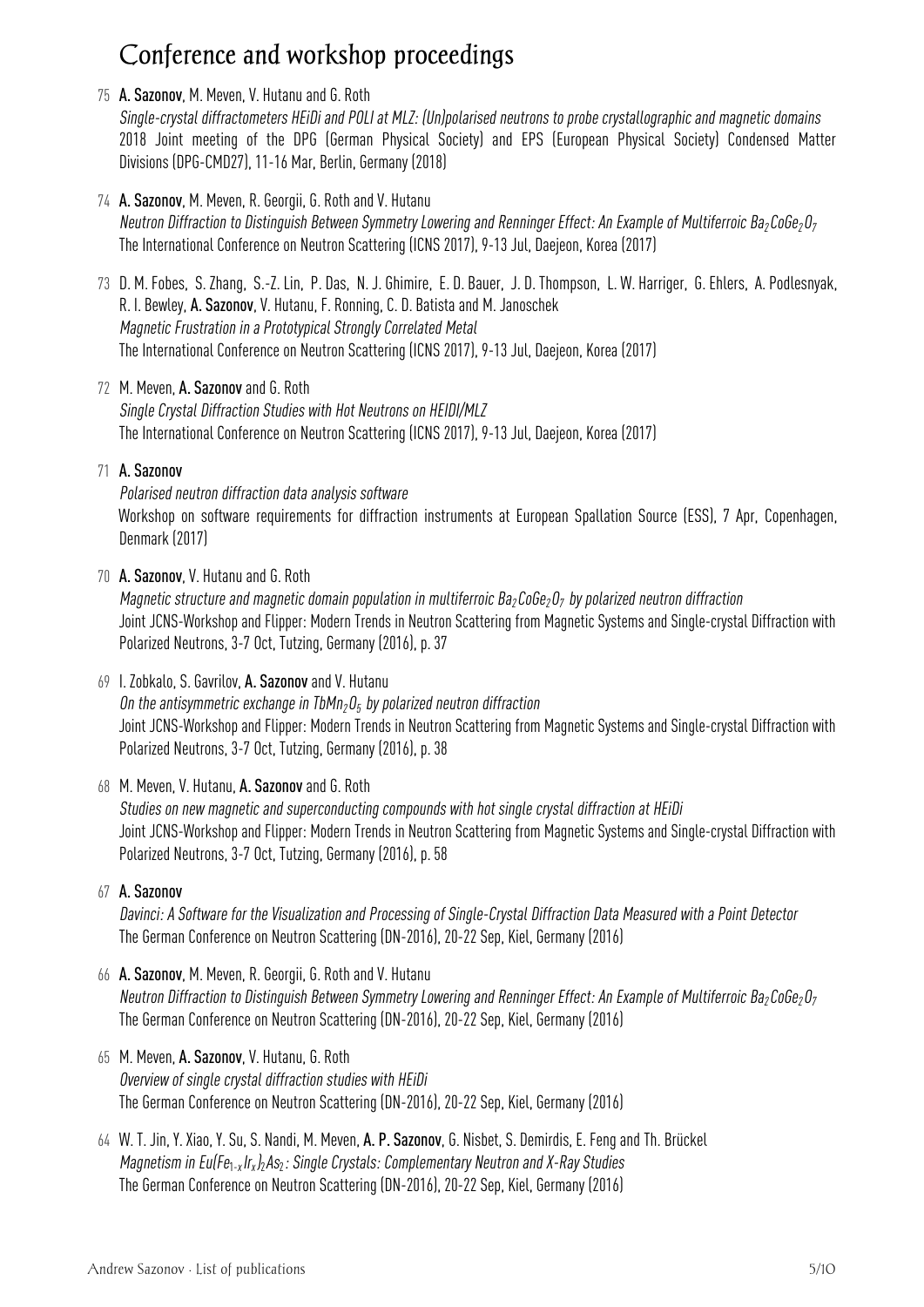- 63 A. Sazonov, I. Mirebeau, A. Gukasov, P. Bonville and C. Decorse Jahn-Teller coupling in Tb<sub>2</sub>Ti<sub>2</sub>O<sub>7</sub> at very low temperatures: Neutron diffraction in a [110] magnetic field The 8th International Conference on Highly Frustrated Magnetism (HFM 2016), 7-11 Sep, Taipei, Taiwan (2016), pp. 105-106
- 62 A. Sazonov, V. Hutanu and G. Roth

Magnetic structure and magnetic domain population in multiferroic  $Ba_2CoGe_2O_7$  by polarized neutron diffraction The 11th International Conference on Polarised Neutrons for Condensed Matter Investigations (PNCMI 2016), 4-7 Jul, Freising near Munich, Germany (2016)

- 61 V. Hutanu, A. Sazonov, W. Luberstetter and G. Roth Polarisation Investigator POLI - new single crystal polarised neutron diffractometer at MLZ The 11th International Conference on Polarised Neutrons for Condensed Matter Investigations (PNCMI 2016), 4-7 Jul, Freising near Munich, Germany (2016)
- 60 A. Sazonov, V. Hutanu, M. Meven, I. Kézsmárki, H. Murakawa, Y. Tokura and B. Náfrádi Magnetic and crystal structures of the multiferroic  $Ca_2CoSi_2O_7$  melilite at low temperatures The 29th European Crystallographic Meeting (ECM29), 23-28 Aug, Rovinj, Croatia (2015)
- 59 A. P. Sazonov (invited), A. Gukasov and G. Heger Magnetization distribution in anisotropic antiferromagnetic systems: An example of Co-olivine Conference on Charge, Spin and Momentum Densities (SAGAMORE XVIII), 7-12 Jun, Santa Margherita di Pula, Italy (2015), p. 27
- 58 M. Meven, A. P. Sazonov, V. Hutanu and G. Roth Single crystal diffraction studies on various magnetic and superconducting compounds with HEiDi German Conference for Research with Synchrotron Radiation, Neutrons and Ion Beams at Large Facilities (SNI 2014), 21-23 Sep, Bonn, Germany (2014)
- 57 V. Hutanu, A. Sazonov, G. Roth, I. Oh, M. Baum, J. Stein, M. Braden, H. Murakawa, Y. Tokura, S. Bordács, I. Kézsmárki and B. Náfrádi Spherical neutron polarimetry in multiferroics under external stimuli The 23rd Congress and General Assembly of the International Union of Crystallography (IUCr 2014), 5-12 Aug, Montreal, Canada (2014), p. 151
- 56 I. Mirebeau, S. Petit, J. Robert, S. Guitteny, A. Gukasov, P. Bonville, A. P. Sazonov and C. Decorse Magnetic structures and anisotropic excitations in  $Tb_2Ti_2O_7$  spin liquid The 23rd Congress and General Assembly of the International Union of Crystallography (IUCr 2014), 5-12 Aug, Montreal, Canada (2014), p. 1543
- 55 A. P. Sazonov, I. Mirebeau, A. Gukasov, H. B. Cao, P. Bonville, S. Petit, J. Robert, E. Ressouche, B. Grenier, C. Decorse and G. Dhalenne

A dynamic Jahn-Teller coupling to describe the very low temperature field-induced magnetic structures in the Tb<sub>2</sub>Ti<sub>2</sub>O<sub>7</sub> spin liquid The International Conference on Highly Frustrated Magnetism (HFM 2014), 7-11 Jul, Cambridge, UK (2014)

- 54 A. P. Sazonov, A. Gukasov, H. B. Cao, P. Bonville, E. Ressouche, C. Decorse and I. Mirebeau Field-induced magnetic structures in the  $Tb_2Ti_2O_7$  spin liquid The Workshop ``Magnetism single crystal diffractometer at the ESS'', 26-27 May, Paris, France (2014)
- 53 M. Meven, D. Gatta and A. Sazonov Detailed studies on hydrogen bonds in various minerals using neutron single crystal diffraction The 22nd Annual Conference of the German Crystallographic Society (DGK), 17-20 Mar, Berlin, Germany (2014), p. 111
- 52 K. Friese, V. Hutanu, M. Meven, A. Sazonov and O. Zaharko Determination of the nuclear and magnetic structure of HoNi<sub>2</sub>B<sub>2</sub>C at room temperature and 2.2 K The 22nd Annual Conference of the German Crystallographic Society (DGK), 17-20 Mar, Berlin, Germany (2014), p. 55
- 51 A. P. Sazonov, M. Meven, V. Hutanu, W. Luberstetter and G. Roth Single-crystal neutron diffractometers HEiDi and POLI at the reactor FRM II The School on Condensed State Physics, 10-15 March, Saint-Petersburg, Russia (2014)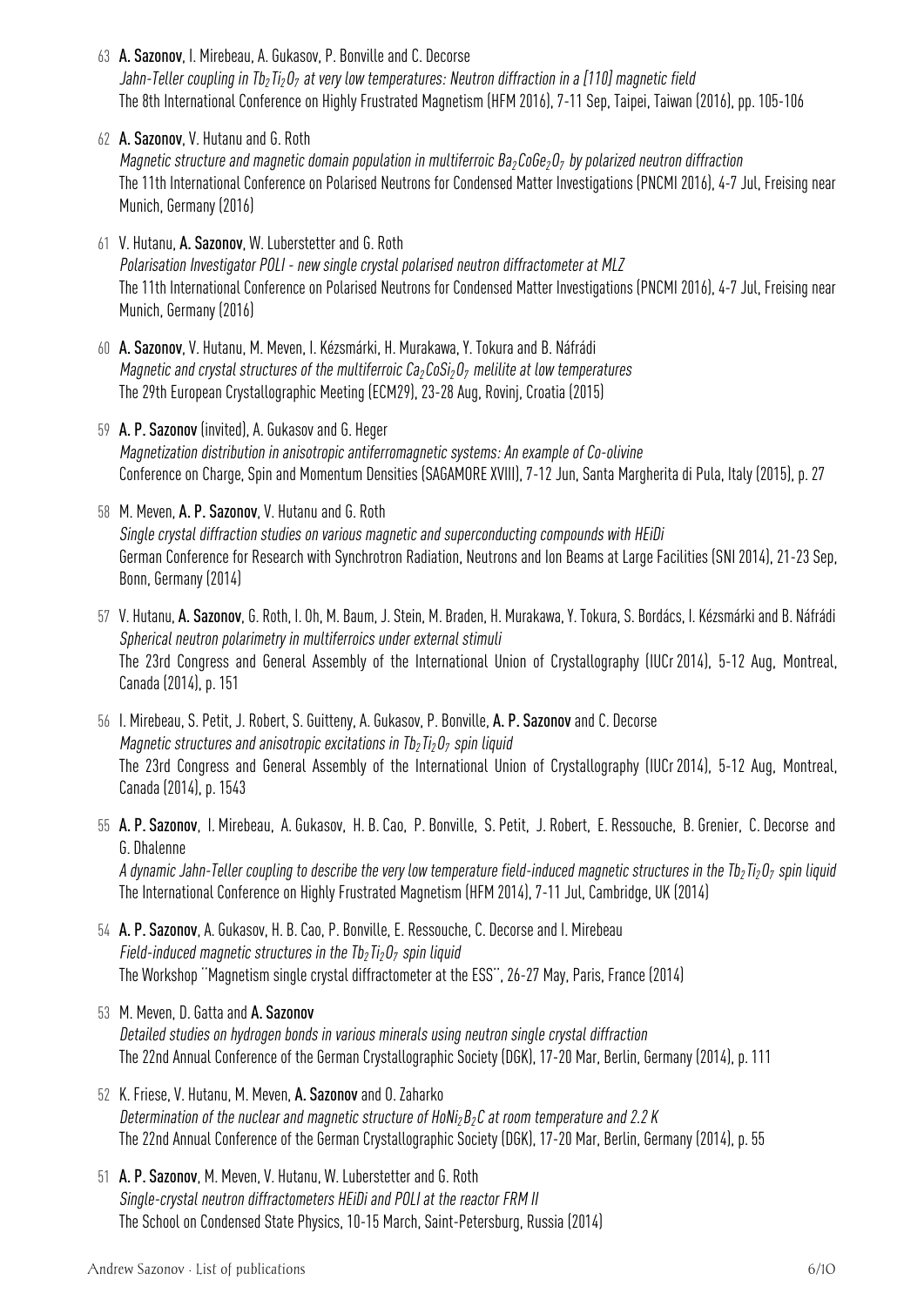- 50 A. P. Sazonov, A. Gukasov, H. B. Cao, P. Bonville, E. Ressouche, C. Decorse and I. Mirebeau Low-temperature magnetic structure of the pyrochlore spin liquid  $T_{2D}T_{12}O_7$  under mahnetic field H || [111] JCNS Workshop 2013. Trends and Perspectives in Neutron Scattering: Magnetism and Correlated Electron Systems (JCNSWS 2013), 07-10 Oct, Tutzing, Germany (2013), p. 27
- 49 M. Meven, A. Sazonov and G. Roth Single crystal diffraction studies on new magnetic and superconducting compounds with HEiDi JCNS Workshop 2013. Trends and Perspectives in Neutron Scattering: Magnetism and Correlated Electron Systems, 07-10 Oct, Tutzing, Germany (2013), p. 61
- 48 V. Hutanu, A. Sazonov, M. Meven, H. Murakawa, Y. Tokura, I. Kézsmárki, B. Náfrádi and G. Roth Detailed investigation of magnetic structure in peculiar multiferroic  $Ba_2CoGe_2O_7$ JCNS Workshop 2013. Trends and Perspectives in Neutron Scattering: Magnetism and Correlated Electron Systems, 07-10 Oct, Tutzing, Germany (2013), p. 65
- 47 K. Friese, V. Hutanu, M. Meven, A. Sazonov and O. Zaharko Nuclear and Magnetic Structure of HoNi<sub>2</sub>B<sub>2</sub>C at Room Temperature and 2.2 K The 28th European Crystallographic Meeting (ECM28), 25-29 Aug, Warwick, UK (2013) Acta Cryst. A 69, p. s221-s222 (2013)
- 46 V. Hutanu, M. Meven, A. Sazonov, T. Schrader, W. Schweika Roadmap for diffractometrs: BioDiff, HEiDi, POLI, POWTEX POF Vorbereitungsworkshop, 27-28 Jul, Ismaning, Germany (2013)
- 45 A. Sazonov, A. Gukasov, H. B. Cao, P. Bonville, E. Ressouche, C. Decorse and I. Mirebeau Field-induced magnetic structure of  $Tb_2Ti_2O_7$  spin liquid for H || [111] at very low temperature The International Conference on Neutron Scattering (ICNS 2013), 8-12 Jul, Edinburgh, UK (2013)
- 44 A. P. Sazonov, V. Hutanu, M. Meven, G. Roth, H. Murakawa, Y. Tokura, I. Kézsmárki, B. Náfrádi, A. Gukasov and D. Chernyshov Crystal and Magnetic Structures of Multiferroic  $Ba_2CoGe_2O_7$ The 21st Annual Conference of the German Crystallographic Society (DGK), 19-22 Mar, Freiberg, Germany (2013), p. 135
- 43 A. Sazonov, V. Hutanu, G. Roth, A. Gukasov, H. Murakawa, Y. Tokura, I. Kézsmárki and B. Náfrádi Polarized Neutron Diffraction Studies of  $Ba_2CoGe_2O_7$ The International Workshop on Single-Crystal Diffraction with Polarised Neutrons (Flipper 2013), 23-25 Jan, Grenoble, France (2013), pp. 140-141
- 42 V. Hutanu, A. Sazonov, E. Lelièvre-Berna, O. Zaharko, M. Meven, M. Schneider and G. Roth New results on the magnetic structure in HoNi<sub>2</sub>B<sub>2</sub>C from Spherical Polarimetry on POLI@HEiDi The International Workshop on Single-Crystal Diffraction with Polarised Neutrons (Flipper 2013), 23-25 Jan, Grenoble, France (2013), pp. 36-37
- 41 V. Hutanu, W. Luberstetter, A. Kobba, A. Sazonov, M. Meven, G. Heger and G. Roth POLI: New polarised single crystal diffractometer at FRM II The German Neutron Scattering Conf. (DN-2012), 24-26 Sep, Bonn, Germany (2012)
- 40 V. Hutanu, A. Sazonov, D. Chernyshov, M. Meyen, H. Murakawa, Y. Tokura, B. Náfrádi, I. Kézsmárki and G. Roth Crystal and magnetic structure of multiferroic  $Ba_2CoGe_2O_7$ The 19th International Conference on Magnetism with Strongly Correlated Electron Systems (ICM 2012), 8-13 Jul, Busan, Korea (2012)
- 39 V. Hutanu, W. Luberstetter, A. Kobba, A. Sazonov, M. Meven, G. Heger and G. Roth POLI: New Polarised single crystal diffractometer for magnetic structures The 19th International Conference on Magnetism with Strongly Correlated Electron Systems (ICM 2012), 8-13 Jul, Busan, Korea (2012)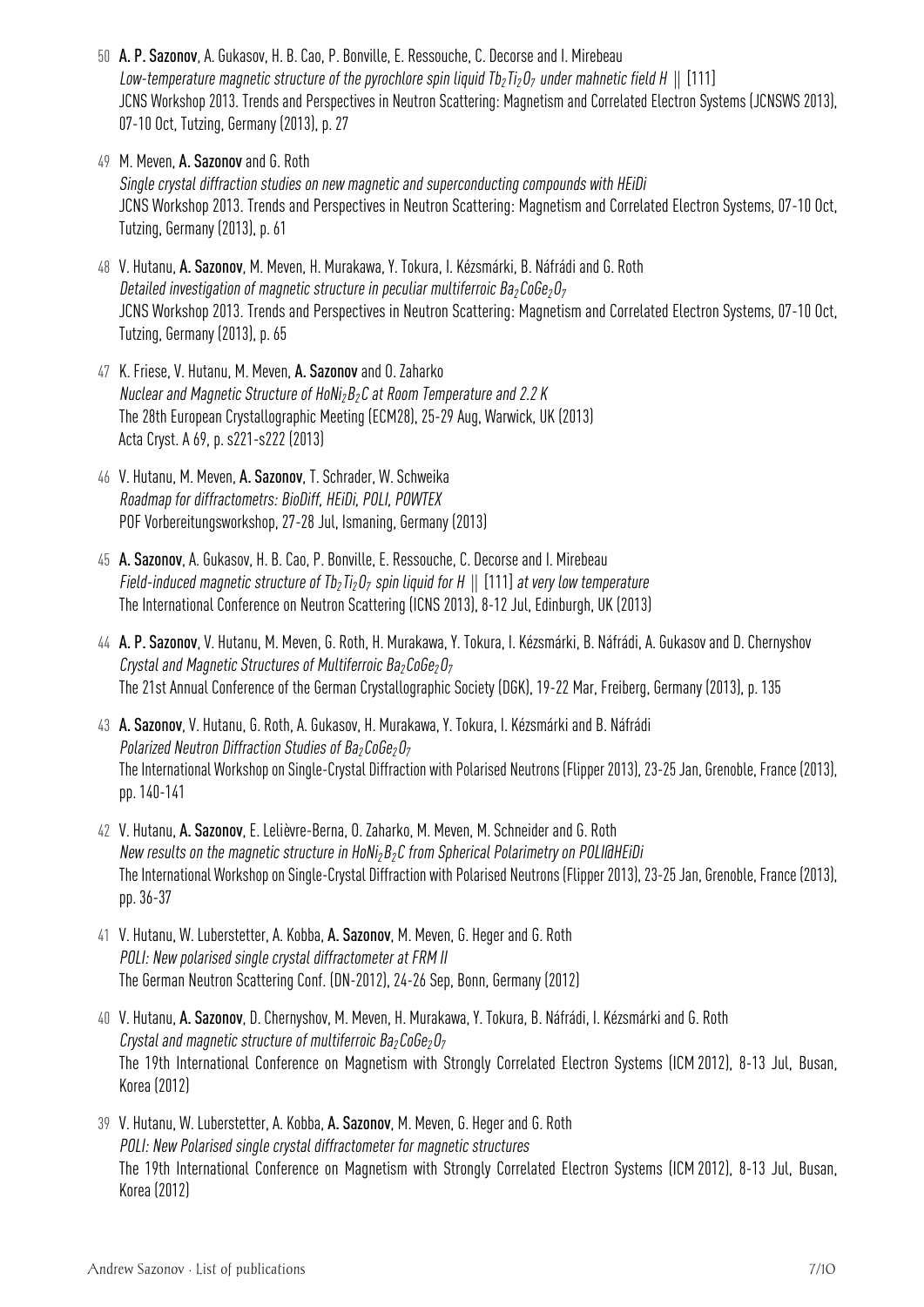- 38 I. Mirebeau, S. Petit, P. Bonville, J. Robert A. Gukasov and A. P. Sazonov Magnetic ground state and spin excitations in  $Ib_2Ti_2O_7$  quantum spin ice The International Conference on Highly Frustrated Magnetism (HFM 2012), 4-8 Jun, Ontario, Canada (2012)
- 37 A. Gukasov, A. P. Sazonov, I. Mirebeau and P. Bonville Field induced double-layered monopolar order in  $Tb_2Ti_2O_7$  spin liquid The International Conference on Highly Frustrated Magnetism (HFM 2012), 4-8 Jun, Ontario, Canada (2012)
- 36 P. Bonville, I. Mirebeau, S. Petit and A. P. Sazonov Magnetisation process in  $Er_2Ti_2O_7$  and  $Tb_2Ti_2O_7$  with field along [111] The International Conference on Highly Frustrated Magnetism (HFM 2012), 4-8 Jun, Ontario, Canada (2012)
- 35 V. Hutanu, A. Sazonov, D. Chernyshov, M. Meven, B. Náfrádi and I. Kézsmárki Structural investigation on  $Ba_2CoGe_2O_7$  at room and low temperature XXII Congress and General Assembly of the International Union of Crystallography (IUCr2011), 22-30 Aug, Madrid, Spain (2011) Acta Cryst. A 67, p. C580 (2011)
- 34 A. Sazonov, V. Hutanu, G. Heger and A. Gukasov Magnetization density distribution in  $Co<sub>2</sub>SiO<sub>4</sub>$ The 8th international workshop on Polarised Neutrons in Condensed Matter Investigations (PNCMI 2010), 5-8 Jul, Delft, Netherlands (2010)
- 33 A. Sazonov, H. B. Cao, A. Gukasov, I. Mirebeau, P. Bonville and C. Decorse Field-Induced Magnetic Structures in  $Tb<sub>2</sub>TiO<sub>7</sub>$ The 18th annual meeting of the French Neutron Community (Journées de la Diffusion Neutronique 18e édition, JDN18), 8-10 Jun, Rémuzat, France (2010)
- 32 H. B. Cao, A. Sazonov, A. Gukasov, I. Mirebeau, P. Bonville and C. Decorse Symmetry Analysis of the Field-Induced Magnetic Structures in  $Tb_2Ti0_7$ The International Workshop on Perspectives in Highly Frustrated Magnetism (PHFM10), 19-23 Apr, Dresden, Germany (2010)
- 31 A. Sazonov, A. Gukasov, V. Hutanu, G. Heger and M. Meven Polarized and unpolarized neutron diffraction studies of Co-olivine,  $Co<sub>2</sub>SiO<sub>4</sub>$ The International Workshop on Single-Crystal Diffraction with Polarised Neutrons (Flipper 2010), 26-29 Jan, Grenoble, France (2010)
- 30 V. M. Ryzhkovsky, V. S. Goncharov, A. P. Sazonov and A. T. Senyshyn Magnetic structure of new compound  $Mn_3Sb$ The International Conf. on Actual Problems of Solid State Physics (FTT-2009), 20-23 Oct, Minsk, Belarus (2009)
- 29 A. Sazonov, V. Hutanu, M. Meven, G. Heger Orbital contribution to the magnetic moment in  $Co<sub>2</sub>SiO<sub>4</sub>$  olivine The 25th European Crystallographic Meeting (ECM25), 16-21 Aug, Istanbul, Turkey Acta Cryst. A 65, p. s68-s69 (2009)
- 28 A. P. Sazonov, V. Hutanu, M. Meven, G. Heger Magnetic behaviour of synthetic  $Co<sub>2</sub>SiO<sub>4</sub>$ The International Conf. on Polarized Neutrons and Synchrotron X-rays for Magnetism (PNSXM 2009), 2-5 Aug, Bonn, Germany (2009)
- 27 A. Sazonov, M. Meven, V. Hutanu and G. Heger Peculiarities of crystal and magnetic structures of Co-olivine,  $Co<sub>2</sub>SiO<sub>4</sub>$ The 4th FRM II Workshop on Neutron Scattering, 15-18 Jun, Burg Rothenfels, Germany (2009)
- 26 H. Gamari-Seale, A. P. Sazonov, I. O. Troyanchuk, K. L. Stefanopoulos and V. Sikolenko Evidence of macroscopic phase separation in cobaltite La<sub>0.8</sub>Ba<sub>0.2</sub>CoO<sub>3</sub> by neutron powder diffraction study The XXIV Panhellenic Conf. on Solid State Physics and Materials Science, 21-24 Sep, Heraklion, Crete (2008), p. 74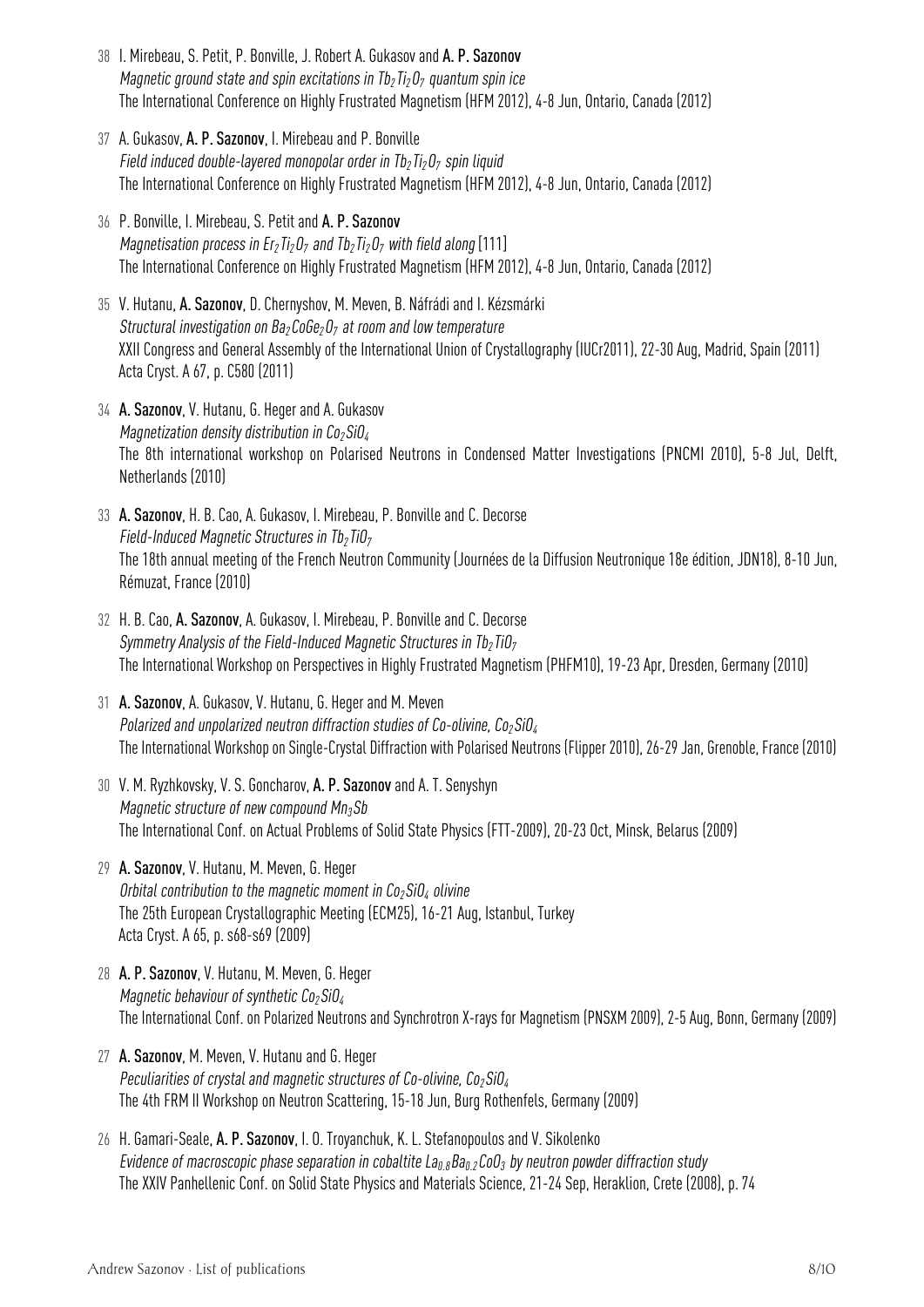- 25 A. P. Sazonov, V. Hutanu, G. Heger, M. Meven and T. Hansen Structural behaviour of  $Co<sub>2</sub>SiO<sub>4</sub>$  below room temperature The German Neutron Scattering Conf. (DN-2008), 15-17 Sep, Garching n. Munchen, Germany (2008), p. 295
- 24 A. P. Sazonov, I. O. Troyanchuk, V. V. Sikolenko, H. Gamari-Seale, K. L. Stefanopoulos and G. Nikolaides Magnetic and crystal structure phase transitions in barium-doped lanthanum cobaltite The International Conf. on Actual Problems of Solid State Physics (FTT-2007), 23-26 Oct, Minsk, Belarus (2007), p. 202
- 23 A. P. Sazonov, M. Meven, V. Hutanu and G. Heger Crystallographic and magnetic study of synthetic cobalt-olivine syngle crystal The International Conf. on Actual Problems of Solid State Physics (FTT-2007), 23-26 Oct, Minsk, Belarus (2007), p. 131
- 22 A. Sazonov, M. Meven, V. Hutanu, G. Heger, M. Merz and V. V. Sikolenko Magnetic phase transition in synthetic cobalt-olivine The XXIII Panhellenic Conf. on Solid State Physics and Materials Science, 23-26 Sep, Athens, Greece (2007), p. 110
- 21 H. Gamari-Seale, A. Sazonov, K. L. Stefanopoulos and V. Sikolenko Structure and magnetic properties of perovskite  $La<sub>0.7</sub>Ba<sub>0.3</sub>CoO<sub>3</sub>$ The XXIII Panhellenic Conf. on Solid State Physics and Materials Science, 23-26 Sep, Athens, Greece (2007), p. 94
- 20 A. Sazonov, M. Meven, V. Hutanu, G. Heger, A. Gukasov and A. Goujon Crystal and magnetic structures of  $Co<sub>2</sub>SiO<sub>4</sub>$  olivine The 24th European Crystallographic Meeting (ECM24), 22-24 Aug, Marrakech, Morocco Acta Cryst. A 63, p. s259 (2007)
- 19 A. P. Sazonov, M. Meven, V. V. Hutanu and G. Heger Crystallographic and magnetic study of synthetic cobalt-olivine The 3rd FRM II Workshop on Neutron Scattering, 23-26 Jul, Burg Rothenfels, Germany (2007)
- 18 M. Meven, A. Sazonov, C. Müller, V. Hutanu and G. Heger Structural investigations with the single crystal diffractometer HEiDi at FRM II The 4th European Conf. on Neutron Scattering (ECNS2007), 25-26 Jun, Lund, Sweden (2007), p. 244
- 17 V. Hutanu, A. Sazonov, M. Meven and G. Heger Optimizing of compact magnetostatic cavities for  $3$  He spin filter cells The 4th European Conf. on Neutron Scattering (ECNS2007), 25-26 Jun, Lund, Sweden (2007), p. 489
- 16 A. P. Sazonov, M. Meven and G. Heger Antiferromagnetic State of Co<sub>2</sub>SiO<sub>4</sub>; Diffraction Analysis with Neutron Scattering on HEiDi (FRM II) The Joint Annual Meeting of the German Society for Crystallography and the German Society for Crystal Growth, 5-8 Mar, Bremen, Germany (2007)
- 15 M. Meven, A. Sazonov and G. Heger Neutron investigation of the antiferromagnetic state of  $Co_2SiO_4$  at HEiDi The German Conf. for Research with Synchrotron Radiation, Neutrons and Ion Beams at Large Facilities, 4-6 Oct, Hamburg, Germany (2006), p. 348
- 14 H. Gamari-Seale, G. Nikolaides, A. Sazonov, K. Stefanopoulos and V. Sikolenko Study of magnetic properties of La<sub>0.8</sub>Ba<sub>0.2</sub>CoO<sub>3</sub> by means of neutron diffraction and DC/AC magnetic susceptibility measurements The XXII Panhellenic Conf. on Solid State Physics and Materials Science, 24-27 Sep, Patra, Greece (2006), p. 209
- 13 A. P. Sazonov, N. O. Golosova, D. P. Kozlenko, V. V. Sikolenko, I. O. Troyanchuk and B. N. Savenko Suppression of magnetic order in  $Nd_0$ <sub>78</sub>Ba<sub>0.22</sub>CoO<sub>3</sub> by high pressure The 44th European High Pressure Research Group Meeting (EHPRG'44), 4-8 Sep, Prague, Czech Republic (2006), p. 125
- 12 V. Sikolenko, A. Sazonov, V. Efimov, V. Kriventsov, N. Darowski and D. Vyalikh Neutron and synchrotron radiation studies of  $La_{1-x}Sr_xCo_3$  magnetic properties The 17th International Conf. on Magnetism (ICM2006), 20-25 Aug, Kyoto, Japan (2006)